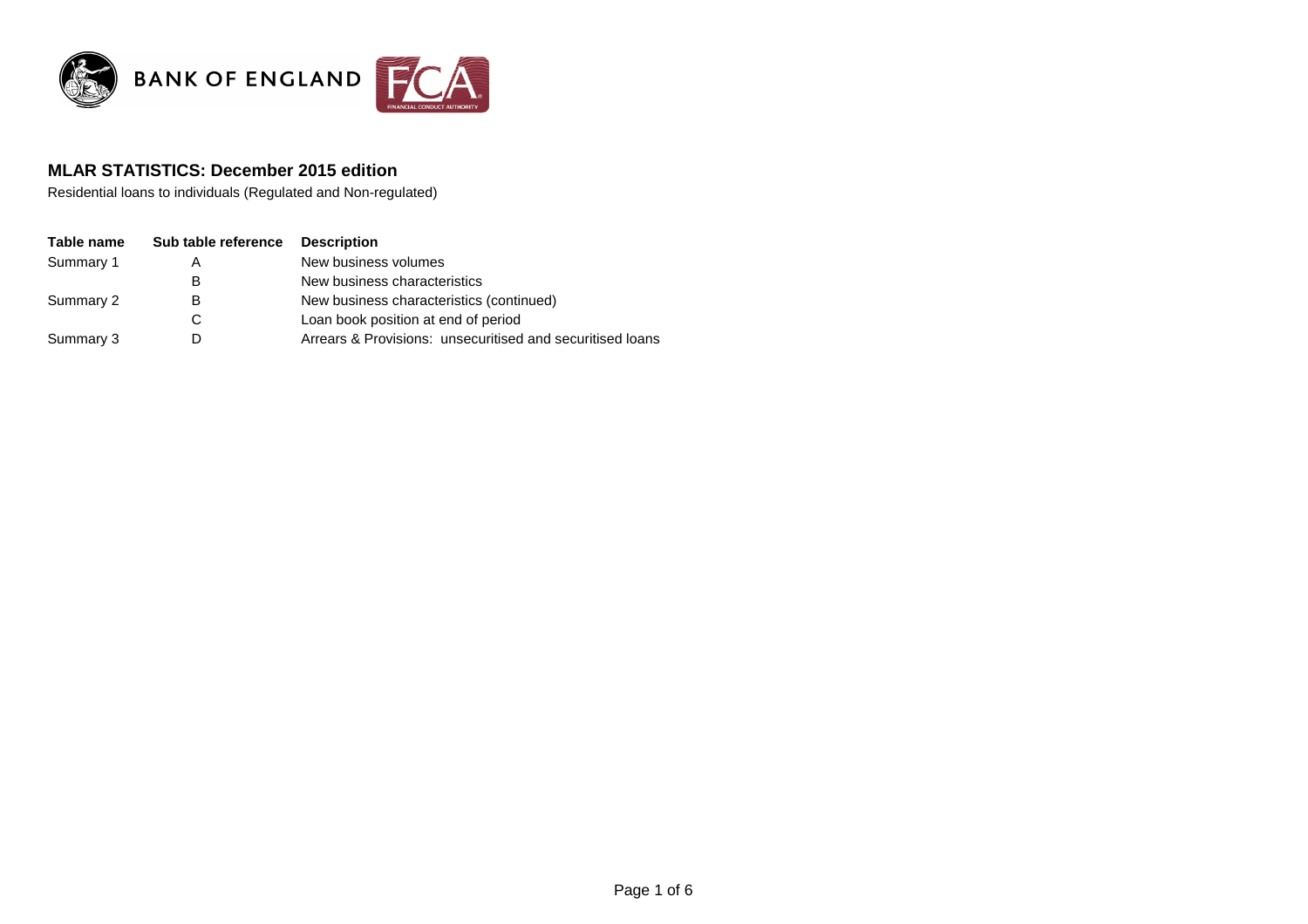

## **Table (1) Residential loans to individuals**

Last updated: 08 December 2015

Not seasonally adjusted

#### **Residential loans to individuals: Regulated + Non-regulated**

|                     |                                                 |            | 2014   |        |                | 2015   |        |        |
|---------------------|-------------------------------------------------|------------|--------|--------|----------------|--------|--------|--------|
|                     |                                                 |            | Q2     | Q3     | Q <sub>4</sub> | Q1     | Q2     | Q3     |
|                     | Sub table reference                             |            |        |        |                |        |        |        |
| A                   | <b>New business volumes</b>                     |            |        |        |                |        |        |        |
|                     | Gross advances                                  | £ millions | 51,491 | 55,880 | 51,343         | 45,567 | 52,488 | 62,065 |
|                     | Net advances                                    | £ millions | 8,908  | 11,034 | 8,071          | 6,309  | 9,934  | 13,638 |
|                     | New commitments                                 | £ millions | 53,451 | 53,616 | 46,281         | 47,219 | 59,324 | 64,222 |
| в                   | New business characteristics: gross advances    |            |        |        |                |        |        |        |
|                     | Interest rates: basis and average rates         |            |        |        |                |        |        |        |
|                     | Per cent of business at fixed rates             | Per cent   | 81.97  | 82.55  | 82.21          | 77.62  | 78.90  | 80.66  |
|                     | Overall weighted average interest rates:        |            |        |        |                |        |        |        |
|                     | Fixed rate loans                                | Per cent   | 3.35   | 3.43   | 3.37           | 3.11   | 2.91   | 2.79   |
| Variable rate loans |                                                 | Per cent   | 2.83   | 2.79   | 2.74           | 2.58   | 2.50   | 2.60   |
|                     | All loans                                       | Per cent   | 3.26   | 3.31   | 3.26           | 2.99   | 2.83   | 2.76   |
|                     | Purpose of loan                                 |            |        |        |                |        |        |        |
|                     | (i) As per cent of gross advances (£ amounts)   |            |        |        |                |        |        |        |
|                     | House purchase                                  | Per cent   | 70.10  | 71.78  | 70.97          | 66.16  | 67.71  | 70.12  |
|                     | Of which: First time buyers                     | Per cent   | 22.07  | 21.74  | 21.78          | 19.45  | 20.68  | 20.39  |
|                     | Buy to let                                      | Per cent   | 13.63  | 14.31  | 14.90          | 16.76  | 15.84  | 15.61  |
|                     | Other                                           | Per cent   | 34.41  | 35.73  | 34.30          | 29.95  | 31.18  | 34.11  |
|                     | Further advances                                | Per cent   | 2.45   | 2.21   | 2.39           | 2.61   | 2.54   | 2.35   |
| Remortgage          |                                                 | Per cent   | 24.10  | 23.05  | 23.70          | 27.19  | 26.17  | 24.14  |
|                     | Other                                           | Per cent   | 3.35   | 2.96   | 2.94           | 4.04   | 3.59   | 3.40   |
|                     | (ii) As per cent of New Commitments (£ amounts) |            |        |        |                |        |        |        |
|                     | House purchase                                  | Per cent   | 69.75  | 68.74  | 65.34          | 62.62  | 65.89  | 65.17  |
|                     | Remortgage                                      | Per cent   | 25.45  | 26.62  | 29.85          | 31.47  | 29.80  | 29.93  |
|                     | Other                                           | Per cent   | 4.80   | 4.64   | 4.81           | 5.92   | 4.30   | 4.89   |

**Notes to table**

#### **[Exp](http://www.bankofengland.co.uk/statistics/Pages/iadb/notesiadb/mlar.aspx)lanatory notes**

**© Bank of England and FCA. For requests on copyright please email srdd\_editor@bankofengland.co.uk (020 7601 5432) and mlarstatistics@fca.org.uk (020 7066 1000)**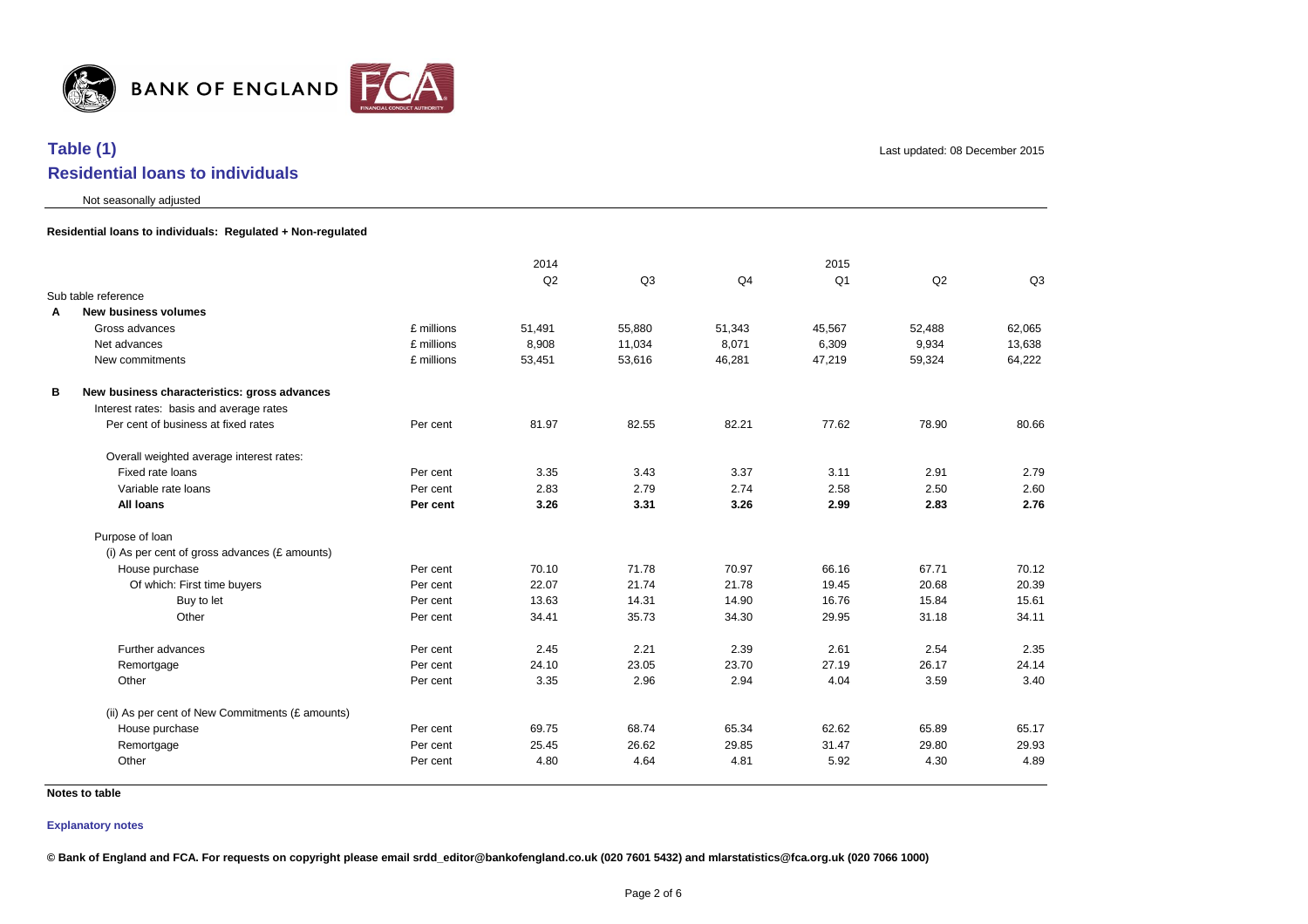

## **Table (2) Residential loans to individuals**

Not seasonally adjusted

Last updated: 08 December 2015

| Residential loans to individuals: Regulated + Non-regulated |  |
|-------------------------------------------------------------|--|
|                                                             |  |

|                                                                        |            | 2014      |           |                | 2015      |           |           |
|------------------------------------------------------------------------|------------|-----------|-----------|----------------|-----------|-----------|-----------|
|                                                                        |            | Q2        | Q3        | Q <sub>4</sub> | Q1        | Q2        | Q3        |
| Sub table reference                                                    |            |           |           |                |           |           |           |
| New business characteristics: gross advances - continued               |            |           |           |                |           |           |           |
| Loan to Value (LTV) and Income Multiple                                |            |           |           |                |           |           |           |
| LTV: Per cent of gross advances (£ amounts)                            |            |           |           |                |           |           |           |
| Under 75%                                                              | Per cent   | 64.57     | 64.18     | 64.60          | 67.52     | 65.95     | 66.14     |
| $75 < 90\%$                                                            | Per cent   | 30.88     | 31.54     | 31.60          | 29.03     | 30.50     | 31.04     |
| $90 < 95\%$                                                            | Per cent   | 4.11      | 3.94      | 3.46           | 3.03      | 3.30      | 2.59      |
| <b>Over 95%</b>                                                        | Per cent   | 0.45      | 0.34      | 0.34           | 0.42      | 0.26      | 0.23      |
| LTV and income multiple (a): Per cent of gross advances ( $E$ amounts) |            |           |           |                |           |           |           |
| Over $90 < 95\%$                                                       | Per cent   | 3.00      | 2.83      | 2.34           | 2.01      | 2.19      | 1.90      |
| Over 95%                                                               | Per cent   | 0.30      | 0.23      | 0.21           | 0.21      | 0.19      | 0.11      |
| All over 90%                                                           | Per cent   | 3.31      | 3.06      | 2.55           | 2.22      | 2.37      | 2.01      |
| Credit History: as per cent of gross advances (£ amount)               |            |           |           |                |           |           |           |
| Loans with impaired credit history                                     | Per cent   | 0.19      | 0.20      | 0.22           | 0.19      | 0.19      | 0.19      |
| Loans without impaired credit history                                  | Per cent   | 99.81     | 99.80     | 99.78          | 99.81     | 99.81     | 99.81     |
| Of which: First time buyers                                            |            |           |           |                |           |           |           |
| Loan balances outstanding at end of period                             |            |           |           |                |           |           |           |
| Unsecuritised                                                          | £ millions | 1,149,465 | 1,161,560 | 1,168,502      | 1,176,792 | 1,187,489 | 1,197,754 |
| Securitised                                                            | £ millions | 99,825    | 94,050    | 91,083         | 84,317    | 84,213    | 84,188    |
| Overall residential loans to individuals                               | £ millions | 1,249,290 | 1,255,610 | 1,259,585      | 1,261,109 | 1,271,702 | 1,281,942 |
|                                                                        |            |           |           |                |           |           |           |

#### **Notes to table**

(a) Income multiple refers to single: 3.50 x or more and joint: 2.75 x or more.

#### **[Exp](http://www.bankofengland.co.uk/statistics/Pages/iadb/notesiadb/mlar.aspx)lanatory notes**

**© Bank of England and FCA. For requests on copyright please email srdd\_editor@bankofengland.co.uk (020 7601 5432) and mlarstatistics@fca.org.uk (020 7066 1000)**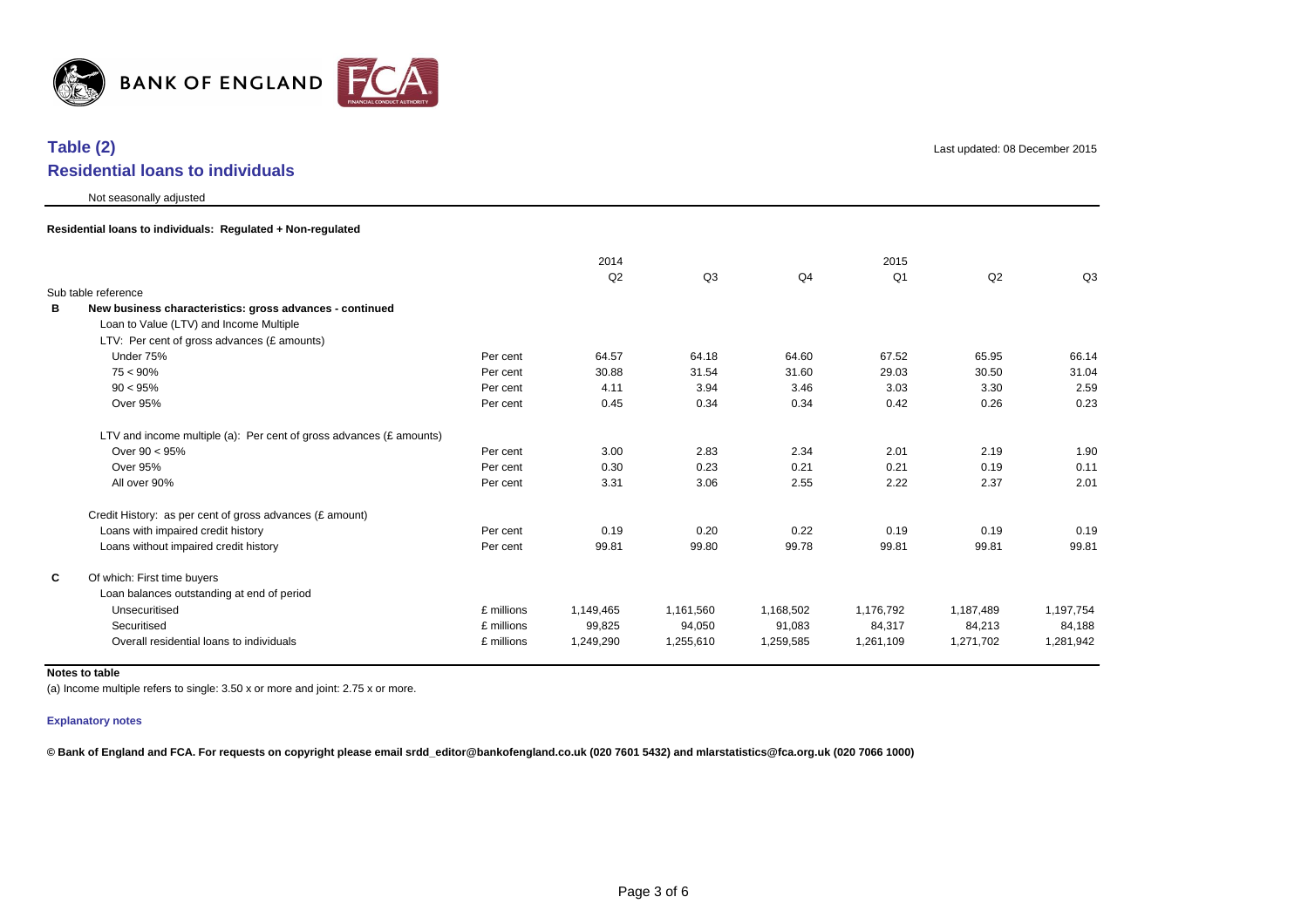

**Table (3)**

# Not seasonally adjusted **Residential loans to individuals: Regulated and Non-regulated** 2014 2015 Q2 Q3 Q4 Q1 Q2 Q3 Sub table reference **D Arrears & Provisions: Unsecuritised and Securitised loans** Arrears cases at end of Qtr Number of loan accounts **196,148** Units 240,487 230,219 219,751 (a) 212,140 211,652 196,148 Balances outstanding and the state of the state of the millions 23,233 21,732 20,485 19,721 19,706 18,126 Balances as per cent total loan balances **Act Act Act Per cent** 1.86 1.73 1.63 1.56 1.56 1.50 1.41 Arrears cases at end of Qtr analysed by degree of severity (i) Balances in arrears as per cent of total loan balances 1.5 < 2.5% in arrears the contract that the cent the contract of the contract of the contract of the contract of the contract of the contract of the contract of the contract of the contract of the contract of the contract 2.5 < 5% in arrears Per cent 0.60 0.56 0.53 0.51 0.49 0.46 5 < 7.5% in arrears Per cent 0.24 0.22 0.20 0.20 0.20 0.19 7.5 < 10% in arrears Per cent 0.12 0.11 0.10 0.10 0.10 0.09 Over 10% in arrears Per cent 0.21 0.20 0.19 0.19 0.20 0.18 Of which: First time buyers **Example 20:08** Per cent **0.11** 0.10 0.09 0.07 0.06 0.05 0.05 **TOTAL Per cent 1.86 1.73 1.63 1.56 1.50 1.41 Total (excl. 1.5 < 2.5% band) Per cent 1.28 1.19 1.11 1.07 1.04 0.98** (ii) Number of cases in arrears as per cent total number of loans 1.5 < 2.5% in arrears 6.41 method of the cent the cent of the cent of  $0.49$  and  $0.47$   $0.40$   $0.47$   $0.42$   $0.41$   $0.40$ 2.5 < 5% in arrears Per cent 0.53 0.50 0.49 0.51 0.46 0.44 5 < 7.5% in arrears Per cent 0.22 0.21 0.20 0.21 0.20 0.19 7.5 < 10% in arrears Per cent 0.12 0.11 0.11 0.11 0.11 0.10 Over 10% in arrears Per cent 0.32 0.32 0.32 0.34 0.34 0.30 In possession Per cent 0.07 0.07 0.06 0.05 0.04 0.04 **TOTAL Per cent 1.76 1.69 1.62 1.69 1.57 1.48 Residential loans to individuals**

**Total (excl. 1.5 < 2.5% band) Per cent 1.27 1.22 1.17 1.22 1.15 1.07**

# Last updated: 08 December 2015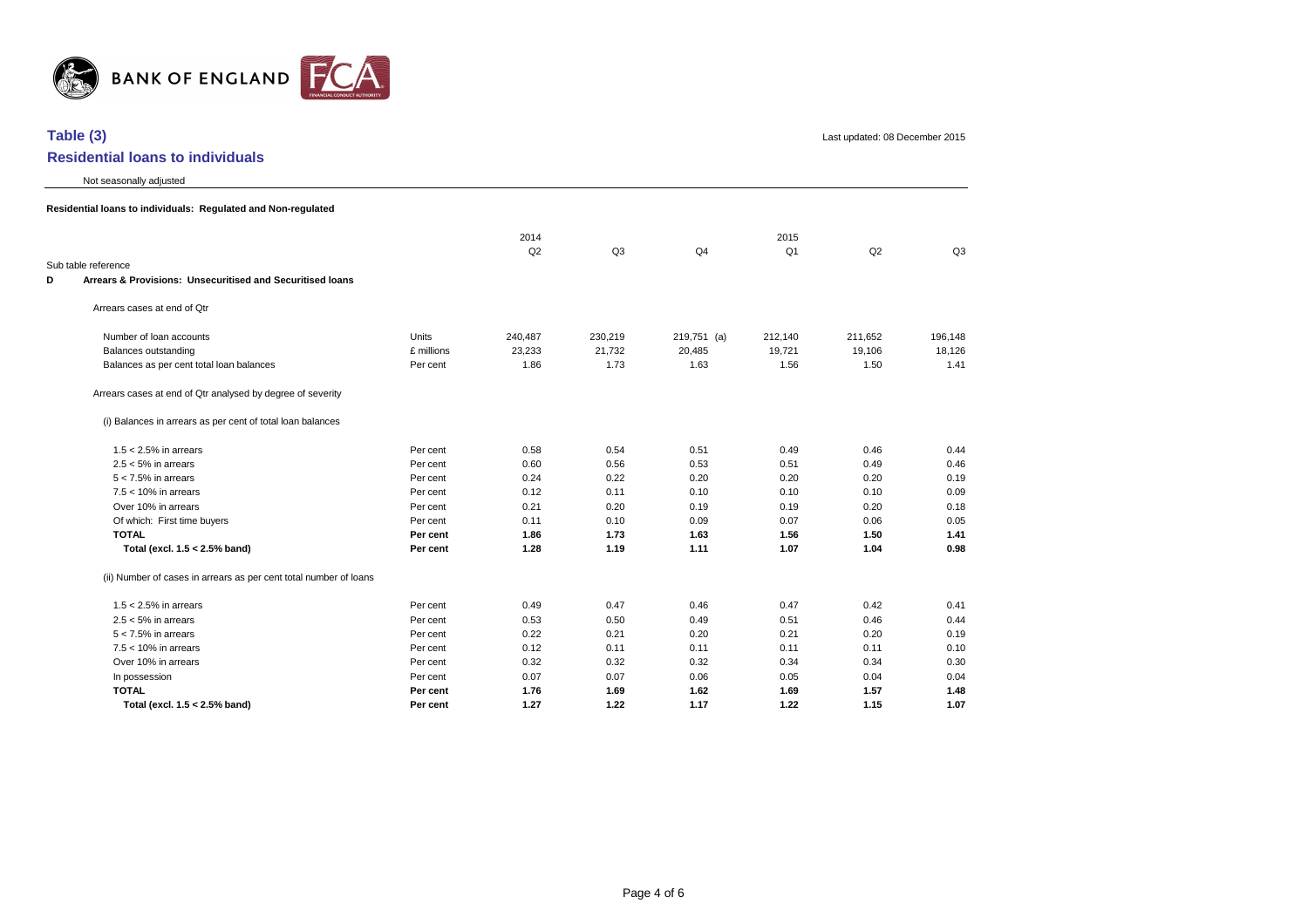#### Not seasonally adjusted

#### **Residential loans to individuals: Regulated and Non-regulated**

| Sub table reference<br>$D$ (cont.)<br>Possession cases: movements & stocks                                   |                                       | 2014<br>Q2              | Q3                      | Q <sub>4</sub>          | 2015<br>Q1              | Q2                      | Q3                      |
|--------------------------------------------------------------------------------------------------------------|---------------------------------------|-------------------------|-------------------------|-------------------------|-------------------------|-------------------------|-------------------------|
| New possessions in Qtr<br>Possessions cases sold in Otr<br>Stock of possessions at end Qtr                   | <b>Units</b><br><b>Units</b><br>Units | 5,728<br>6,183<br>9,733 | 5,161<br>5,816<br>9,080 | 4,166<br>5,599<br>7,777 | 3,179<br>4,755<br>6,454 | 2,674<br>3,726<br>5,265 | 2,881<br>2,999<br>5,012 |
| Memorandum information at end of Qtr<br>Loan book: number of loan accounts<br>Loan book: balance outstanding | <b>Units</b><br>£ millions            | 13,679,818<br>1,249,289 | 13,639,090<br>1,255,610 | 13,532,878<br>1,259,585 | 12,564,942<br>1,261,109 | 13,473,097<br>1,271,702 | 13,213,650<br>1,281,942 |

#### **Notes to table**

(a) Approximately 2,000 of the noted movement in arrears is due to a sale of regulated loans to a non-UK incorporated firm outside of the MLAR population.

#### **[Exp](http://www.bankofengland.co.uk/statistics/Pages/iadb/notesiadb/mlar.aspx)lanatory notes**

**© Bank of England and FCA. For requests on copyright please email srdd\_editor@bankofengland.co.uk (020 7601 5432) and mlarstatistics@fca.org.uk (020 7066 1000)**